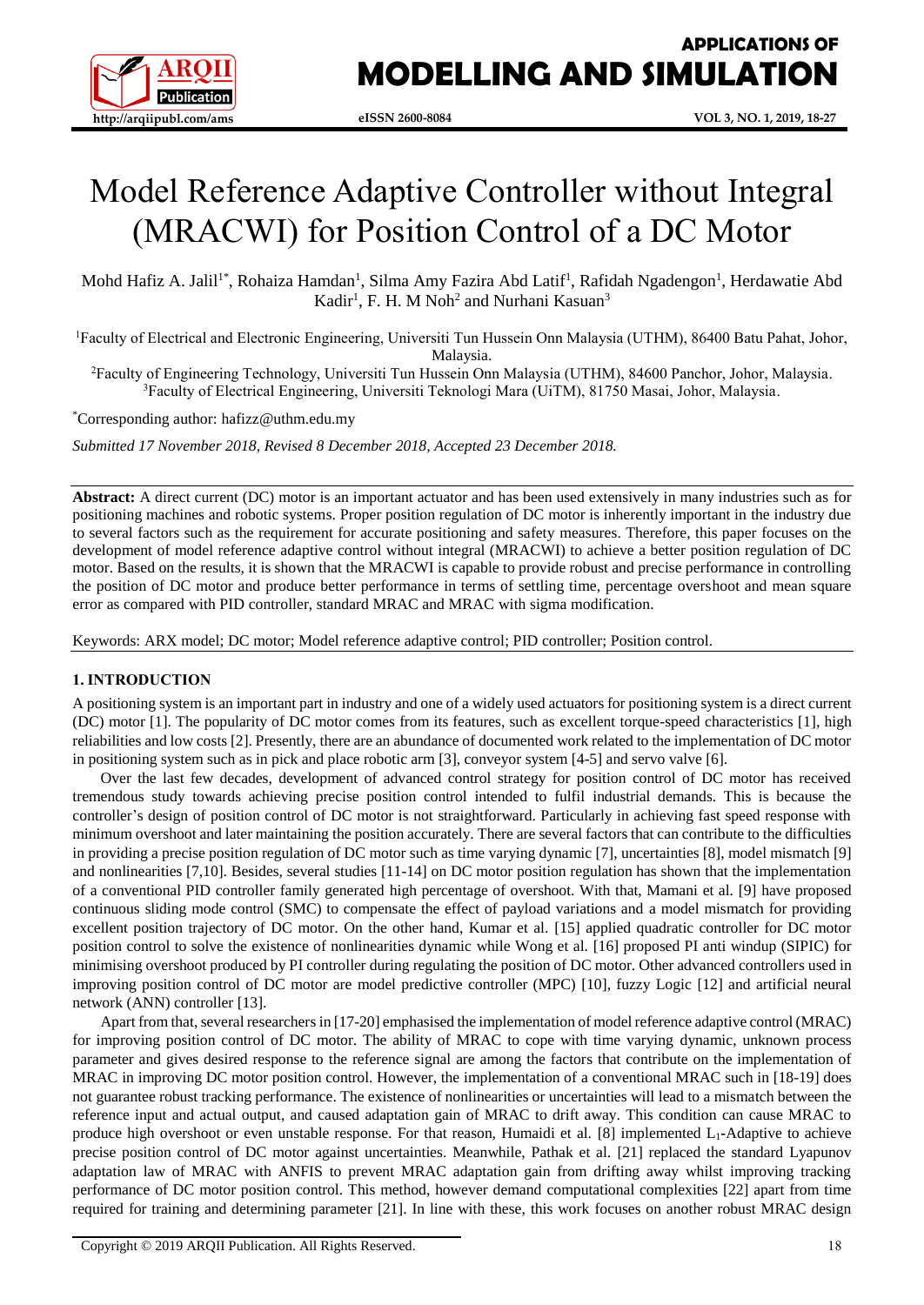namely MRAC without integral (MRACWI) towards achieving precise position regulation of DC motor. To evaluate the robustness of MRACWI in regulating the position of DC motor, a system's nonlinearity namely input constraint is initiated along the experiment. Besides that, the performance of MRACWI is compared with conventional MRAC, MRAC with sigma modification (MRACSM) and PID controllers. The MRACSM has been chosen as one of the benchmarks in this study since this robust MRAC design has popularly been used for handling the presence of nonlinearities and uncertainties such presented in [23-25].

The remaining parts of this article are organised as follows. Section 2 describes the characteristics of DC motor used in this study followed with the interfacing DC motor with Arduino and computer (MATLAB). Section 3 describes the modeling strategy used for modelling the DC motor, and Section 4 provides descriptions on the controller design that is considered in this study. The simulation results and discussion of this work are presented in Section 5, while the findings are concluded in Section 6.

# **2. SYSTEM DESCRIPTION**

This work is conducted based on the DC Gear Motor JGB37, and the specifications of DC motor obtained from the manual are as shown in Table 1.

The input and output data has been collected for modelling purpose by interfacing the DC motor to the computer via Arduino Uno. The general configuration of the interfacing is as shown in Figure 1. Figure 2 shows the complete configuration between the Arduino Uno board, IC motor driver (L293D), DC motor and potentiometer. For monitoring, controlling and collecting the input and output data, MATLAB software is used. Along the experiment, the input and output data are captured with a sampling time of 0.01 secs.

## **3. MODELLING STRATEGY**

The transfer function that describes the relationship between the input voltage and position for the DC motor is developed using auto-regressive with exogenous (ARX) model. To obtain open loop data, a square wave signal with magnitude of 5 V and -5 V is injected into the DC motor via MATLAB software set up and the experiment is carried out for 10 secs. The corresponding open loop experimental data collected is as shown in Figure 3. Prior modelling stage, the data has been divided

| <b>Parameters</b> | Value |
|-------------------|-------|
| Voltage (V)       | 12    |
| Current $(A)$     | 0.24  |
| Torque $(kg/cm)$  | 4.5   |
| Speed (rpm)       | 166   |

Table 1. The specification of the DC Gear Motor JGB37



Figure 1. Configuration of system interfacing



Figure 2. Hardware setup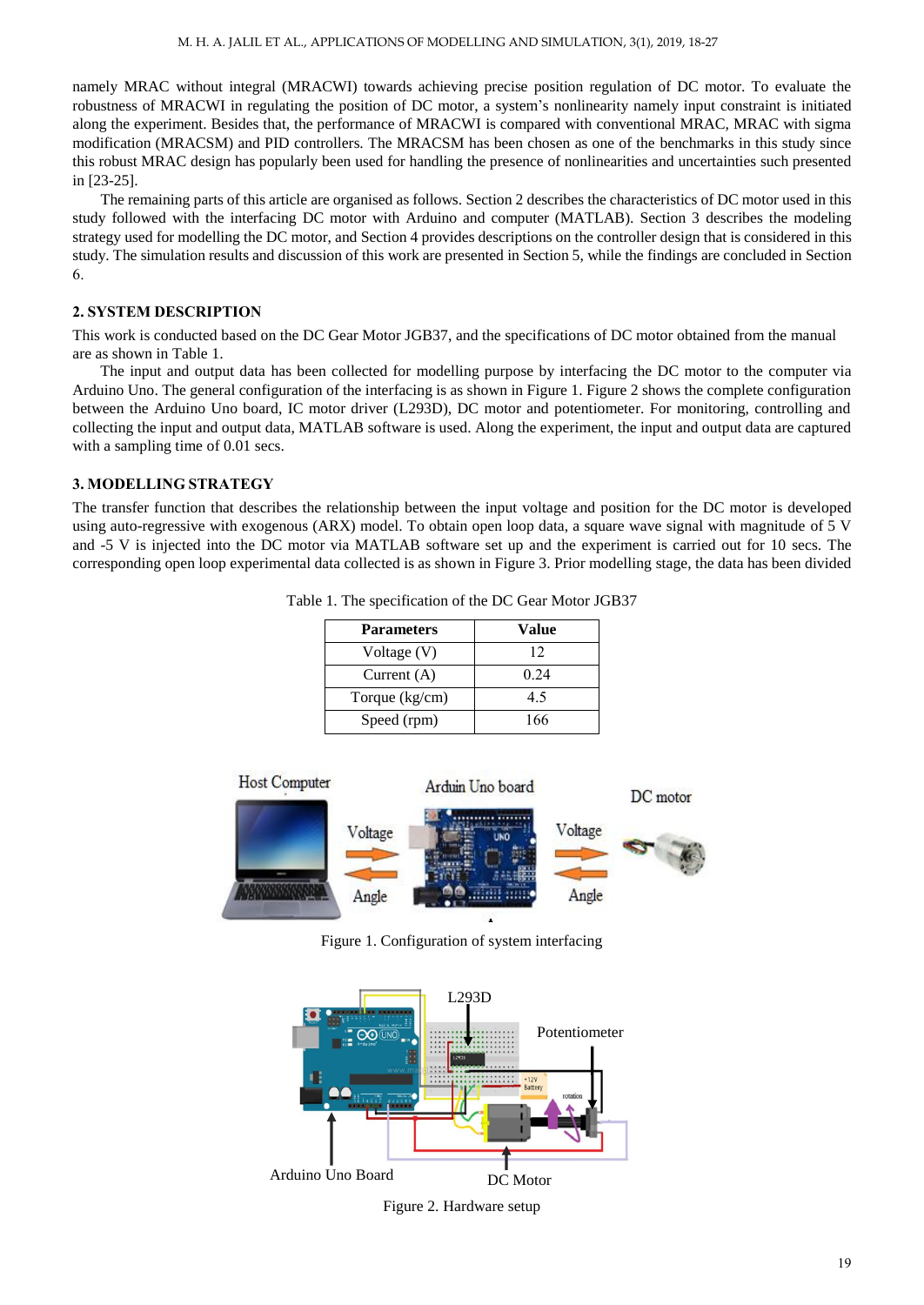

Figure 3. Open loop experimental data: (a) Output data (b) Input data

into two groups using the interlacing technique. Even data set is allocated for training the model while odd data set is reserved for model validation. Subsequently, the following MATLAB coding is used to develop the model:

 $Model = arx([Yk \, Uk], [na, nb, nk])$ 

where  $Yk$  and  $Uk$  represent output and input data respectively. Parameters  $na$ ,  $nb$  and  $nk$  indicate the transfer function's denominator order, numerator order and time delay separately. It is sufficient to describe the DC motor with a second order model. Thus, parameter  $na$  is set into 2 while  $nb$  and  $nk$  are set to 1.

To validate the model, three different validation tests are considered in this study. Those are best fits, Akaike's final prediction error (FPE) and mean square error (MSE). Through the best fit technique, model accuracy can be reflected via the resulting best fits percentage. The developed model would have higher accuracy as its best fit reading getting closer to 100%. However, for the FPE and MSE techniques, higher accuracy is being portrayed as the test value getting closer to 0. High model accuracy is necessary to guarantee the capability of the model to replicate the real system's dynamic.

## **4. CONTROLLER DESIGN**

This section describes the entire controller used in this study and it is divided into five subsections. These subsections describe the PID controller, the standard MRAC based on Lyapunov theorem, the MRAC with sigma modification, the proposed MRAC without integral and the reference model used in this study.

### **4.1 PID Controller**

In this work a parallel PID structure is used and the block diagram of PID controller is as shown in Figure 4. The formula of the controller is given as:

$$
G_{pid}(s) = \frac{U(s)}{E(s)} = \left(K_p + \frac{K_i}{s} + K_d s\right)
$$
\n<sup>(1)</sup>

where  $K_p$ ,  $T_i$  and  $T_d$  are proportional gain, integral time constant, and derivative time constant respectively. To determine the  $K_p$ ,  $T_i$  and  $T_d$  parameters, Ziegler Nichols (ZN) tuning formula is used. The values of process gain K, time delay  $\theta$  and time constant  $\tau$  are estimated based on process reaction curve second methods as described in [26]. From the experimental data shown in Figure 3, the PID controller parameter setup is obtained as in Table 2.

Table 2. PID controller parameter

| Controller | ~ |  |
|------------|---|--|
|            |   |  |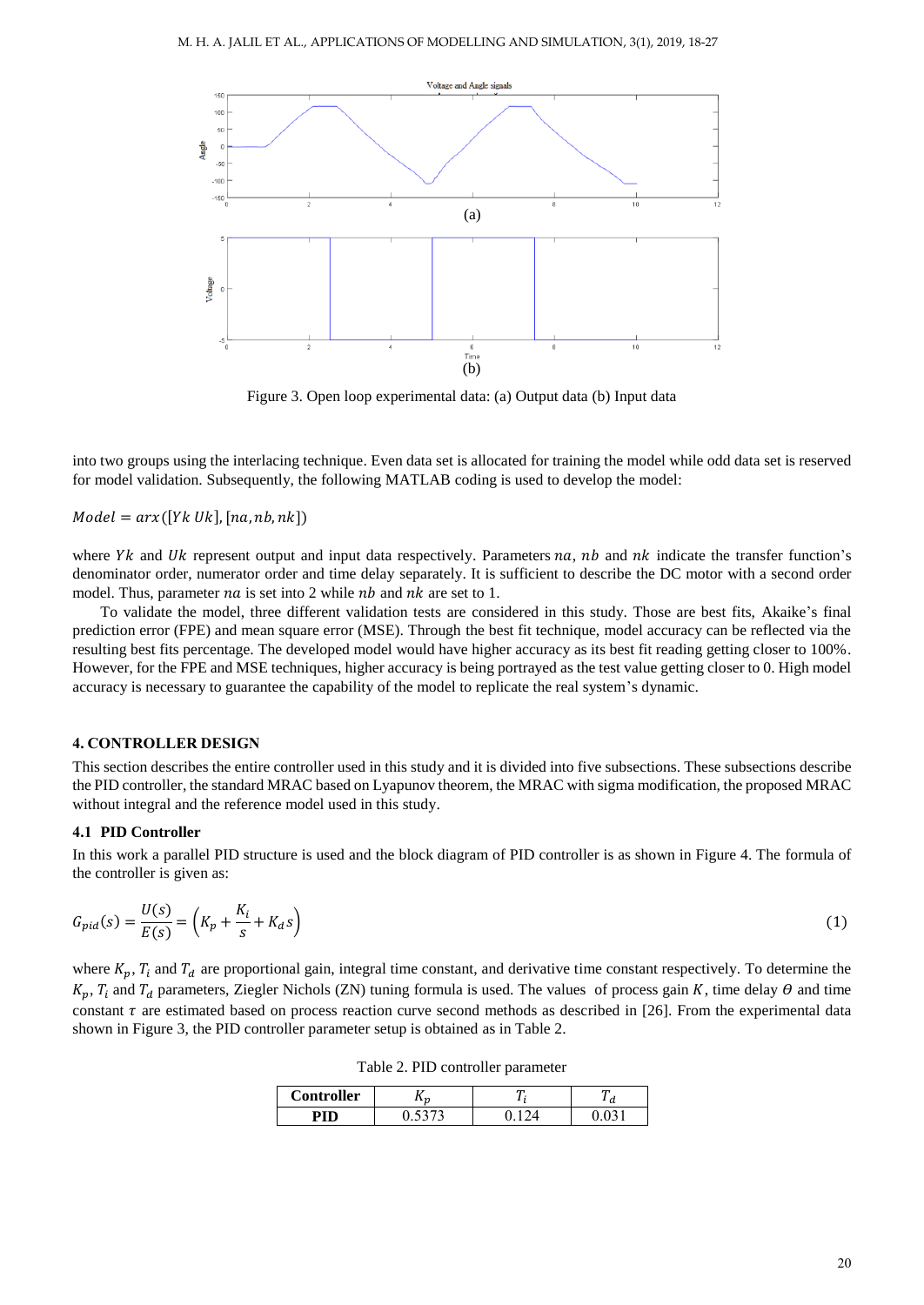

Figure 4. PID structure

## **4.2 Model Reference Adaptive Controller (MRAC)**

This work focuses on the model reference adaptive control (MRAC) based on Lyapunov approach and the design of MRAC is based on the controller output equation:

$$
U_c = \theta_1 r - \theta_2 y_p \tag{2}
$$

where  $\theta_1$  and  $\theta_2$  are the adaptation laws for updating the controller and the equation of adaptation law can be obtained through derivation based on Lyapunov theorem. The parameters,  $r$  and  $y_p$  are dedicated for desired and actual outputs respectively. In this work, the adaptation law described in [27] is used for developing MRAC with the following equations:

$$
\theta_1 = -\gamma_1 \frac{re}{s} \tag{3}
$$

$$
\theta_2 = \gamma_2 \frac{y_p e}{s} \tag{4}
$$

e is the error between the actual output and reference model ( $e = y_p - y_m$ ). Parameter  $\gamma$  is the adaptation gain with  $\gamma > 0$  and can be selected via trial and error approach. The block diagram for MRAC is shown in Figure 5.

## **4.3 Model Reference Adaptive Controller with Sigma Modification (MRACSM)**

MRAC with sigma modification (MRACSM) is a popular modification of MRAC. The modification is intended to provide a robust MRAC design due to the existence of nonlinearities or other factors that lead to a mismatch between actual output and reference model output. The deviation between the actual and reference model outputs will cause the adaptation gain to drift away. This condition would produce a poor or unstable response characteristic. The modification involves another extra term  $-\sigma\theta$  in Equations (3) and (4). The new equation can be written as:

$$
\theta_1 = -\gamma_1 \frac{re}{s} - \sigma_1 \frac{\theta_1}{s} \tag{5}
$$

$$
\theta_2 = \gamma_2 \frac{y_p e}{s} - \sigma_2 \frac{\theta_2}{s} \tag{6}
$$

where  $\gamma$  and  $\sigma$  are the adaptation and sigma gains respectively. The values are set according to the condition,  $\gamma$  and  $\sigma > 0$ . Similar with MRAC, appropriate values of  $\gamma$  and  $\sigma$  can be achieved through trial and error approach. A block diagram for MRACSM is as shown in Figure 6.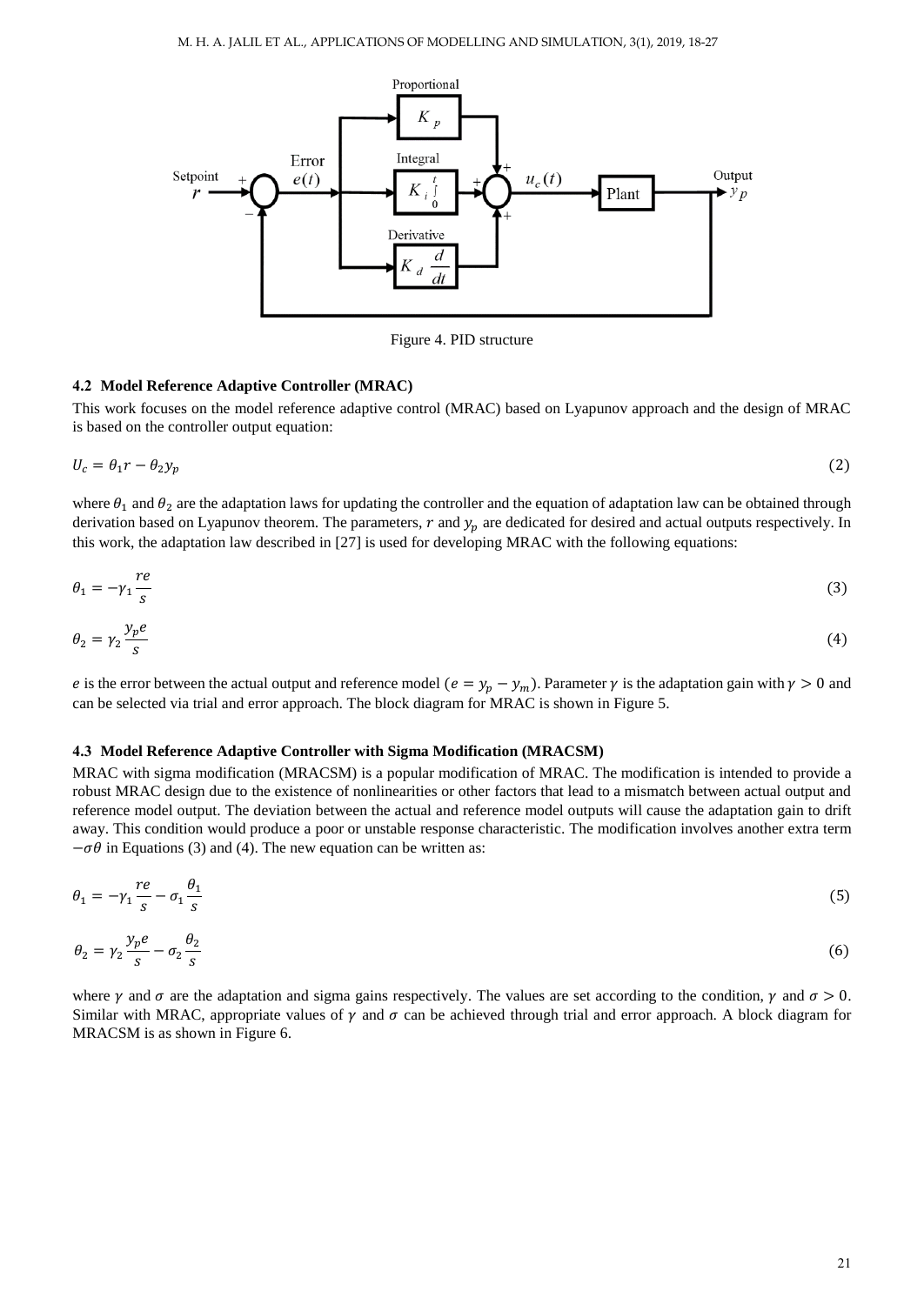

Figure 5. Block diagram for MRAC



Figure 6. Block diagram for MRACSM

# **4.4 Model Reference Adaptive Controller without Integral (MRACWI)**

This MRAC modification has been proposed in [28] towards preventing the MRAC from windup phenomenon. This phenomenon would occur due to the mismatch between the reference and actual models that is driven by the existence of input constraint during temperature regulation of glycerin bleaching process. With this modification, the integral term inside the adaptation law is totally removed. To implement MRAC without integral on position control of DC motor, the adaptation law described in [28-29] is used as:

$$
\theta_1 = -\gamma_1 r e \tag{7}
$$

$$
\theta_2 = \gamma_2 y_p e \tag{8}
$$

where  $\gamma$  is the adaptation gain with  $\gamma > 0$  and can be chosen via the trial and error approach. A block diagram for MRACWI is as given by Figure 7.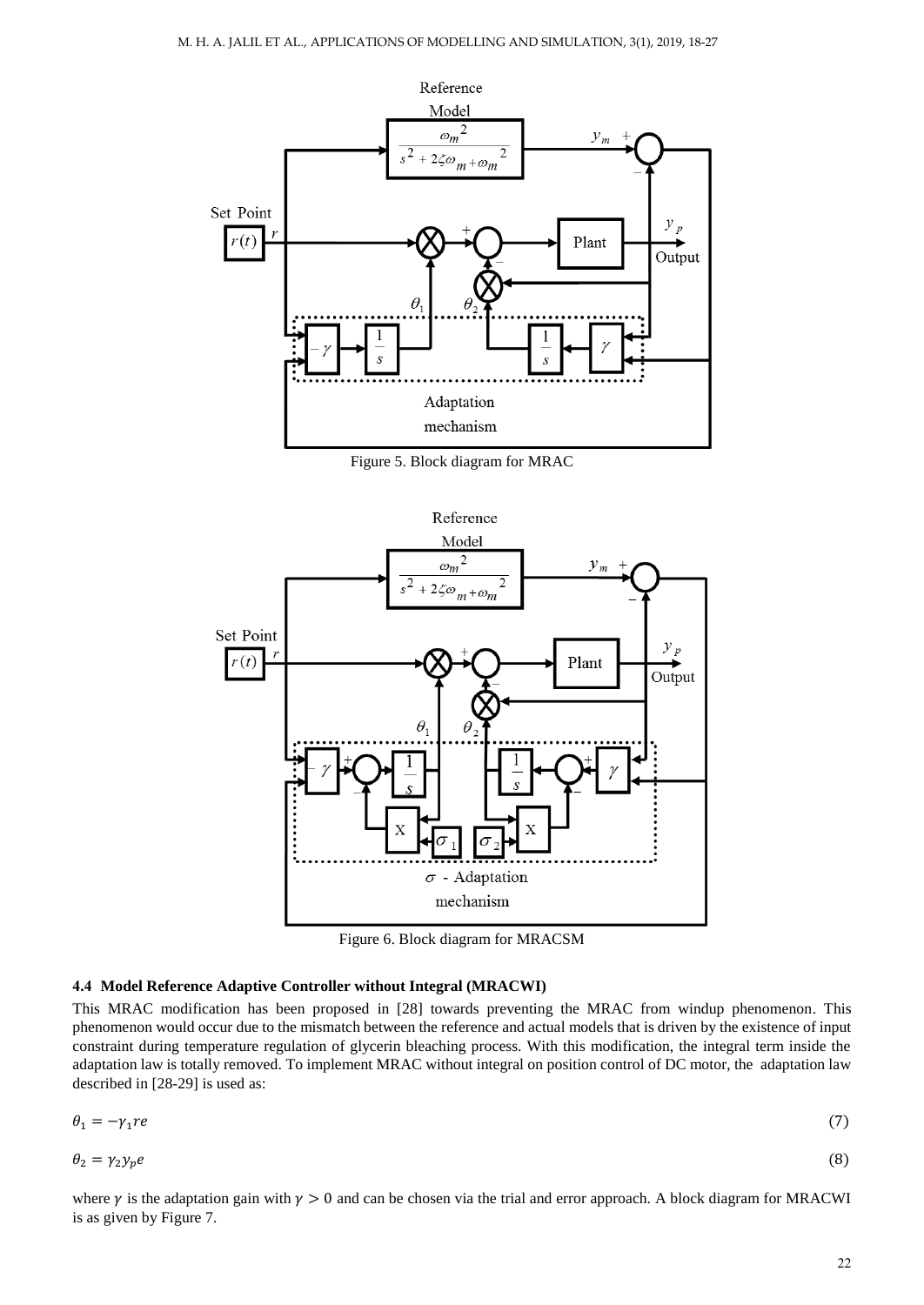

Figure 7. Block diagram for MRACWI

## **4.5 Reference Model**

The reference model is an important part of MRAC design since it represents the desired system performance. The design of the reference model can be done by selecting the desired system performance involving several parameters such as desired settling time, overshoot and damping ratio,  $\zeta$ . Based on the selected information, the transfer function of the reference model can be obtained through formula described in Equations (9) and (10). In this work, the desired settling time is set to 0.915 secs with damping ratio  $\zeta = 0.9$ . Based on the chosen parameter and by adapting Equations (9) and (10), the resulted reference model transfer function used in this work can be obtained as in Equation (11).

$$
Ts = \frac{4}{\zeta \omega_n} \tag{9}
$$

$$
G_m(s) = \frac{\omega_n^2}{s^2 + 2\zeta\omega_n s + \omega_n^2}
$$
\n<sup>(10)</sup>

$$
G_m(s) = \frac{23.59}{s^2 + 8.74s + 23.59} \tag{11}
$$

## **5. RESULTS AND DISCUSSION**

This section is divided into two parts. The first part describes the modelling results of DC motor that is used to test the performance of the controller. While the second part presents all of the controller performance considered in this work.

During controller simulation tests, the set point for the angular position is fixed to  $90^{\circ}$  while the experimental duration has been set to 10 secs with a sampling time of 0.01 secs. In order to observe the robustness of the controller towards nonlinearities (input saturation), the input constraint has been set to a lower range than the actual system's constraint which is 0 V - 5 V instead of 0 V - 12 V to intensify the effect of nonlinearities. Meanwhile, the performance of the controller has been evaluated based on 2% band settling time and percentages overshoot for transient analysis. For the steady state error analysis, MSE is calculated between 4 secs - 10 secs. Apart from that, among all of the tuning combinations tested for MRAC cluster, only tuning that gives the best performance is presented in this paper. Table 3 shows the tuning parameters that are selected for each of MRAC considered.

Table 3. Adaptation gain and sigma gain tuning for MRAC, MRACSM and MRACWI

| Controller    | <b>Adaptation Gain</b> |         | Sigma Gain |  |
|---------------|------------------------|---------|------------|--|
|               | $-\nu$                 | $+\nu$  | σ.         |  |
| <b>MRAC</b>   | $-0.01$                | $+0.01$ |            |  |
| <b>MRACSM</b> | $-0.06$                | $+0.06$ | 120        |  |
| <b>MRACWI</b> | $-0.01$                | $+0.01$ |            |  |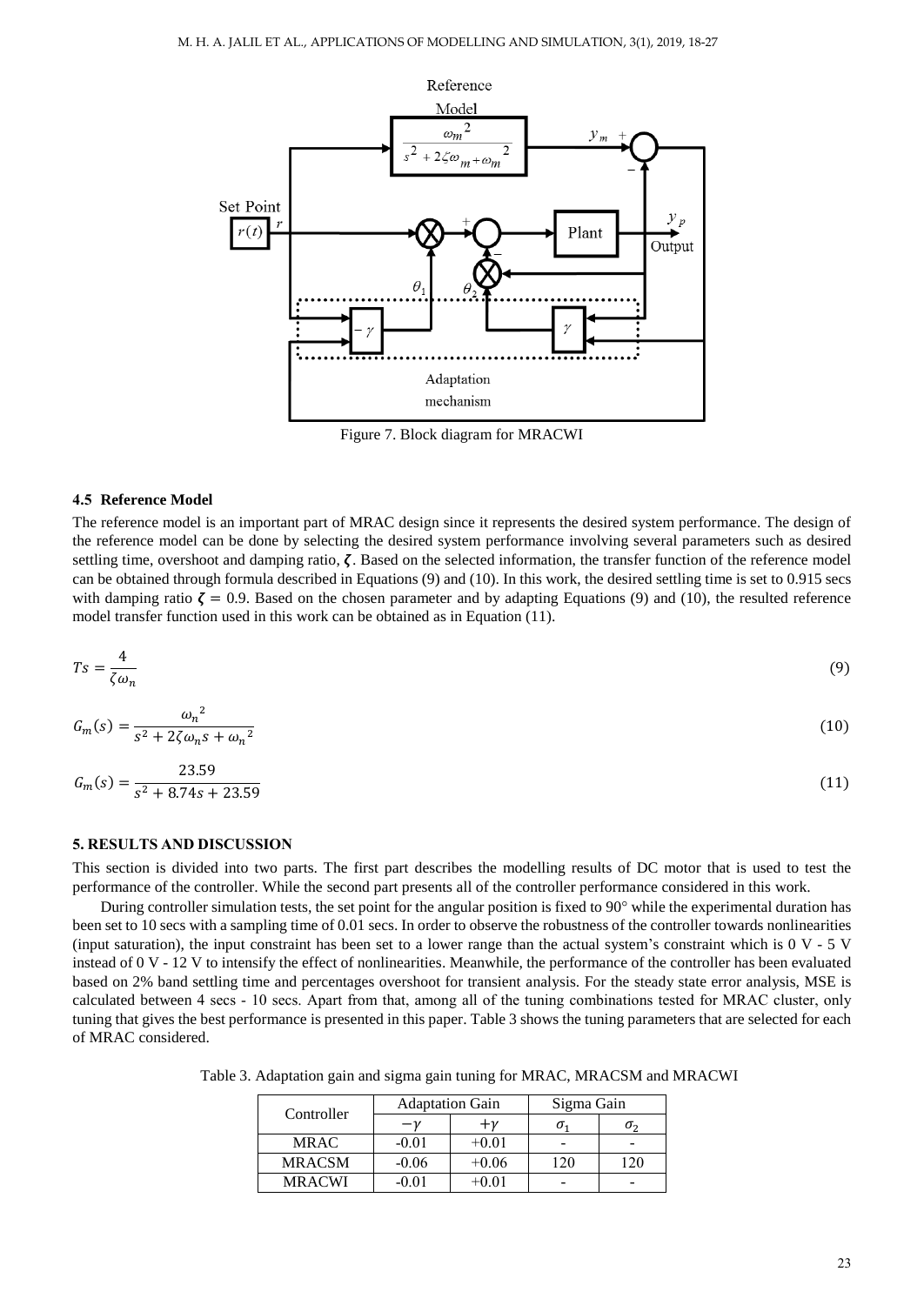# **5.1 Modelling**

The transfer function that describes the relationship between the input voltage and angular position for DC Gear Motor JGB37, as expressed by ARX, is shown in Equation (12). In addition, Table 4 shows the validation results of the model. It is shown that the model developed produced a high percentage best fit, which is 99.34%, and low final prediction error (FPE) and MSE values, which are 0.2197 and 0.2153 respectively. It can be concluded that the developed model provides a good replication of the true system's dynamic. Thus this model is sufficient to be used for further investigating purpose, such as for testing the performance of the controller in controlling the position of DC motor.

$$
G(s) = \frac{1.605s + 326.3}{s^2 + 9.85s + 12.6}
$$

| <b>Model Validation</b>      | <b>Performance</b> |
|------------------------------|--------------------|
| <b>Best Fit</b>              | $99.34\%$          |
| Final Prediction Error (FPE) | 0.2197             |
| Mean Square Error (MSE)      | 0.2153             |

Table 4. Second order model performance

### **5.2 Controller Performance**

The responses of all four controllers (PID controller, standard MRAC, MRACSM and MRACWWI) are presented in Figures 8-11 respectively while Figure 12 shows the comparative responses for all of the controllers. The comparative analysis of the entire controllers is shown in Table 5.



(12)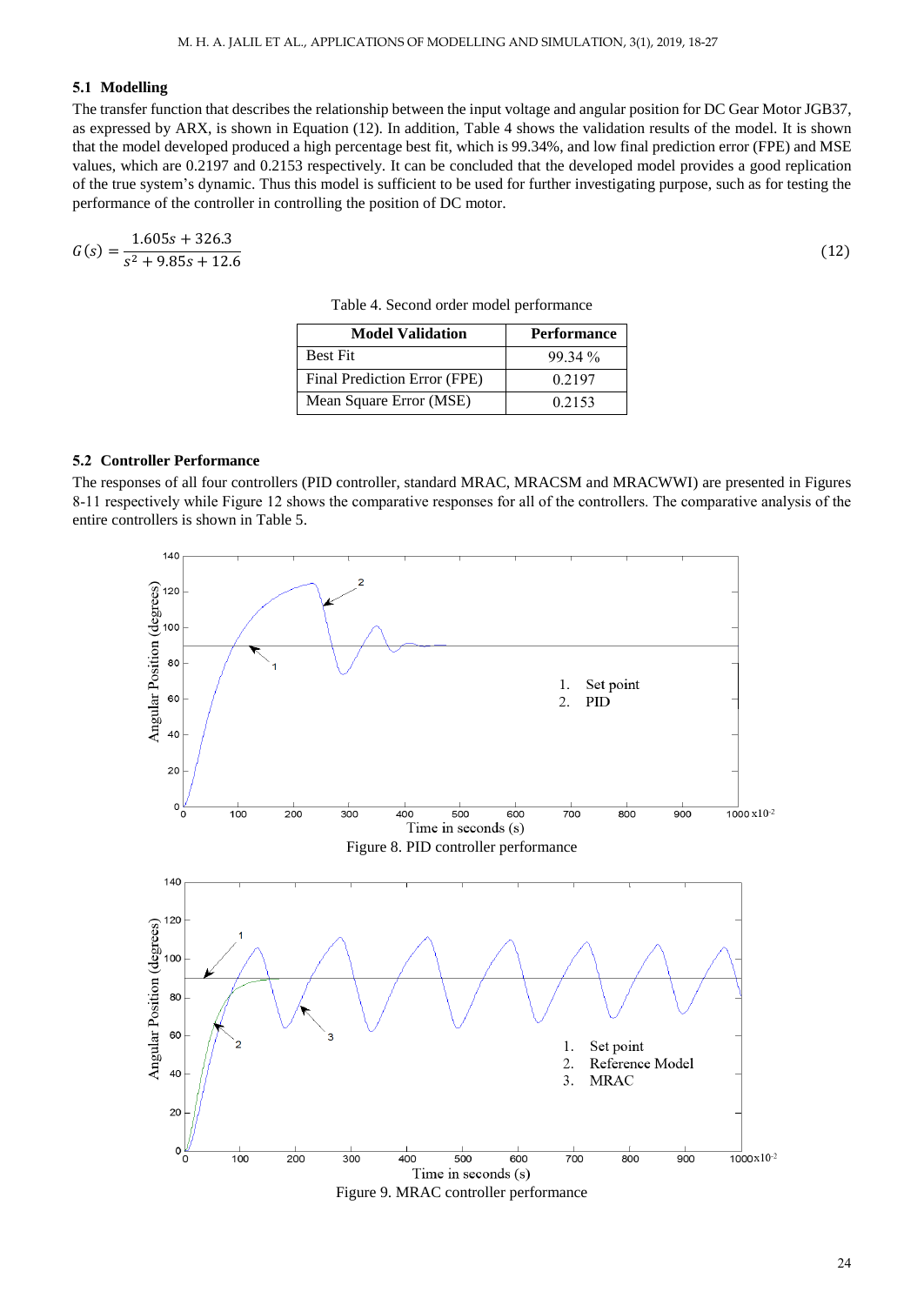

Figure 12. Comparative controller performance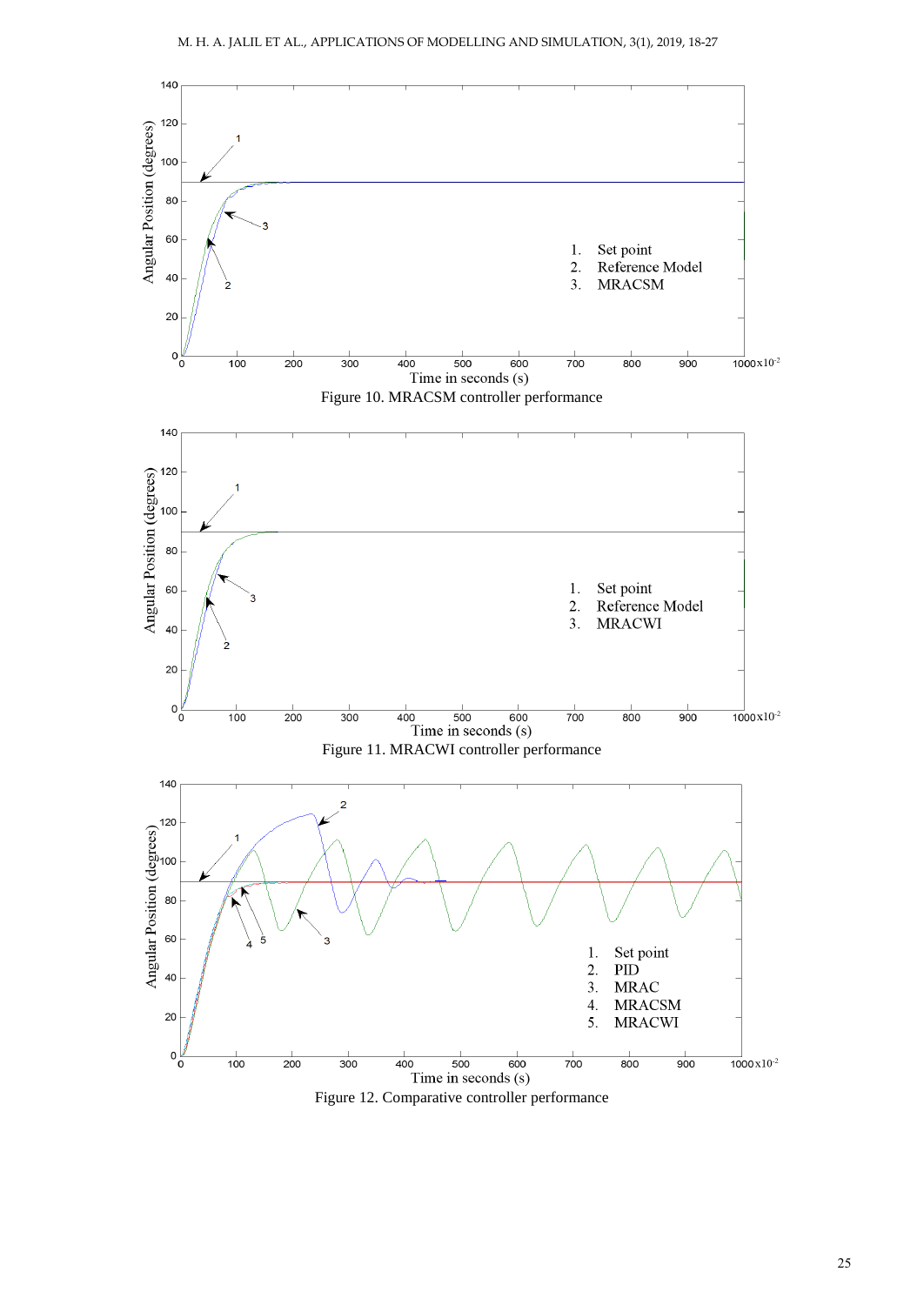| Type of<br>controller | Settling time<br>in seconds<br>(secs) | Overshoot<br>(% ) | <b>MSE</b>           |
|-----------------------|---------------------------------------|-------------------|----------------------|
| <b>PID</b>            | 3.9                                   | 39                | 0.0669               |
| <b>MRAC</b>           |                                       | 24                | 183                  |
| <b>MRACSM</b>         | 1.3                                   | 0.02              | 0.184                |
| <b>MRACWI</b>         | 1.23                                  | 0.13              | $4.6 \times 10^{-4}$ |

Table 5. Performance analysis of controllers

The results indicated that with the presence of input constraint, conventional MRAC provides poor performance during regulating the position of DC motor. This controller produces oscillating performance throughout the experiment as shown in Figure 9. This demonstrates that the conventional MRAC is not capable to provide robust performance when input constraint exists. Besides that, results shown in Figure 8 also point out that, the existence of input constraint caused the PID controller to provide large overshoot. This is due to the windup phenomenon that takes place while regulating the position of DC motor. On the other hand, results in Figures 10 and 11 clearly imply that both MRACSM and MRACWI are capable to provide robust performance, against the existence of input constraint during regulating the position of DC motor. These controllers are capable to provide an excellent trajectory of the reference model.

The comparative analysis provided in Table 5 confirmed that MRACWI promotes the fastest response with a settling time of 1.23 secs. This is 0.07 secs faster than the MRACSM and 2.67 secs faster than the PID controller. In addition, the results indicated that the conventional MRAC does not reach settling time due to continuous oscillation. The highest percentages overshoot is produced by PID controller, which is 39%, followed by conventional MRAC that produced 24% overshoot. In contrast, MRACWI and MRACSM produced 0.13% and 0.02% overshoot respectively. The percentage of overshoot produced by MRACWI is slightly higher than MRACSM. This is due to the characteristics of reference model response itself which possess 0.15% overshoot. However, when the output response is compared to the reference model, MRACWI provide overshoot that is closer to the reference model response overshoot as compared with MRACSM. This indicates that MRACWI provides better tracking capability, to mimic the reference model, as compared with MRACSM in term of percentages overshoot. On top of these, the analysis leads to another finding where MRACWI produced the lowest MSE, which is 4.6 x 10<sup>-4</sup>. This is 0.18354 lower than the MSE value produced by MRACSM and 0.06644 lower than the MSE produced by the PID controller.

Based on these results, it can be concluded that MRACWI is capable to provide the positioning control system with a robust controller operation. MRACWI also promotes the best performance in terms of precision and accuracy while controlling the position of DC motor as compared to PID controller, conventional MRAC and MRACSM due to the existence of input constraint. These are in accordance with the results of MRACWI that evidence the fastest settling time, lowest value of MSE and its ability to sustain stable performance throughout the experiments.

## **6. CONCLUSION**

The aim of this study is to investigate the capability of MRACWI in providing accurate and precise position control of DC motor. To evaluate the performance of MRACWI, the controller has been tested on the DC Gear Motor JGB37. The simulation results obtained reveal that MRACWI accommodates accurate and precise position regulation of DC motor. On the other hand, MRACWI also capable to cope with one of the common nonlinearities existed on the system namely input constraint. Whilst considering the input constraint nonlinearities, MRACWI provides a better response as compared to PID controller, conventional MRAC and MRACSM. This indicates that MRACWI controller can be recommended as one of the candidates that could be used for precise position regulation of DC motor. In conjunction with the findings, for the future work, MRACWI will be implemented in real time to validate its capability and robustness during DC motor position control execution.

# **ACKNOWLEDGMENT**

Special thanks to Universiti Tun Hussien Onn Malaysia (UTHM) and AdMiRe research team. Continuous support from the institution and research team members provides inspiration towards research accomplishment.

## **REFERENCES**

- [1] N. Kumar, H. Gupta and R. Choudhary, Analysis fuzzy self tuning of PID controller for DC motor drive, *IJITKM*, Special Issue, 148–152, 2014.
- [2] M. Namazov and O. Basturk, DC motor position control using fuzzy proportional-derivative controllers with different defuzzification methods, *Turkish Journal of Fuzzy Systems*, 1(1), 36–54, 2010.
- [3] K. Ghadge, S. More and P. Gaikwad, Robotic arm for pick and place application, *International Journal of Mechanical Engineering and Technology*, 9(1), 125–133, 2018.
- [4] L. Petrua and G. Mazen, PWM control of a DC motor used to drive a conveyor belt, *Procedia Engineering,* 100, 299– 304, 2015.